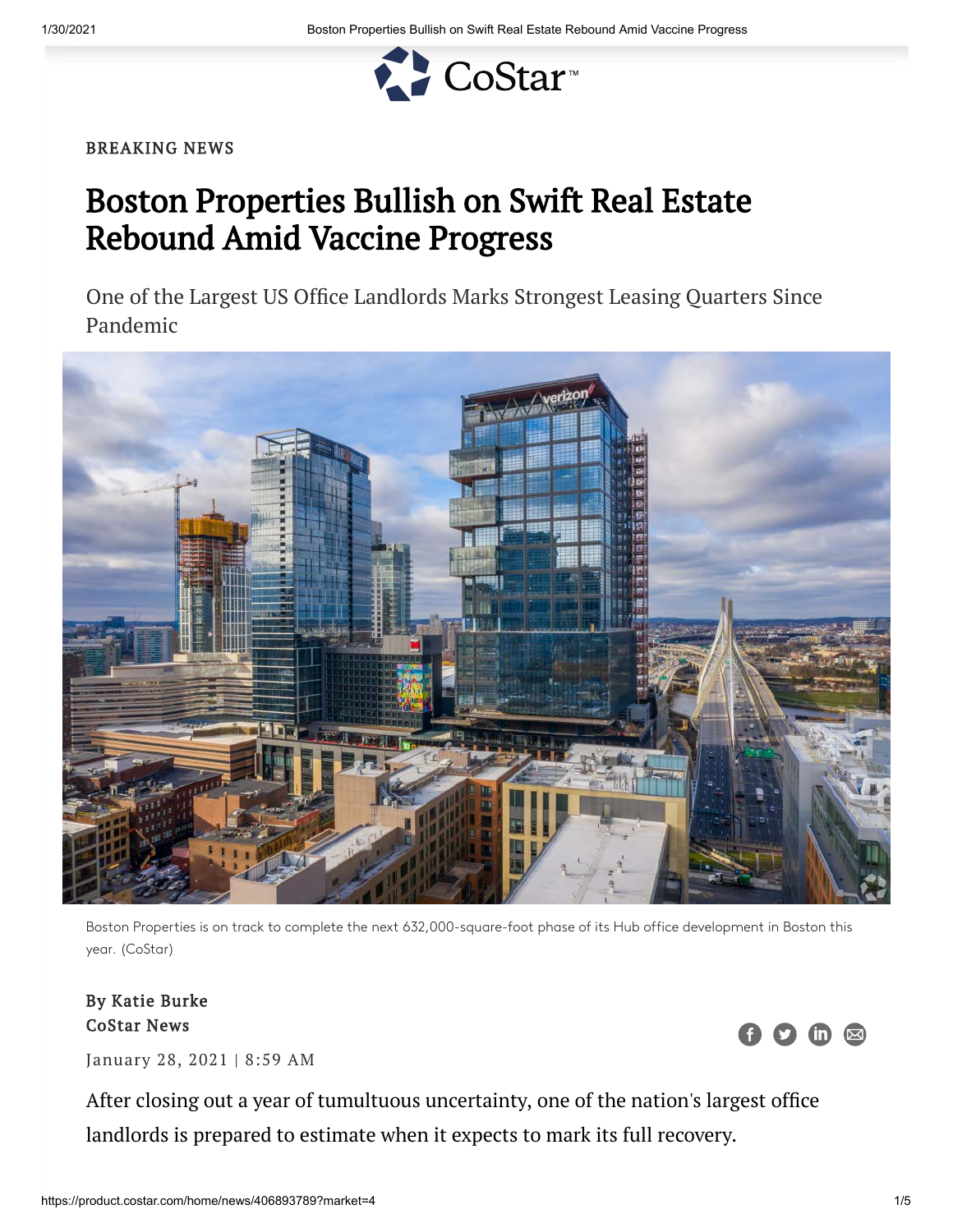Commercial developer Boston Properties said it is betting its business across the country will not only be back to normal within two years, but will be on its way to growing faster than ever as vaccination hopes and a new political direction in Washington, D.C., fuel an economic recovery.

"Over the next 24 months, Boston Properties will likely enjoy one of its most signicant and predictable improvements in economic conditions and leasing activity as we witness the end of the COVID-19 pandemic," CEO Owen Thomas said on a call with investors. "As infection rates drop, the economy will reopen and people will return to the office, and we expect a strong recovery as it does."

Boston Properties describes itself as the nation's largest publicly traded office owner. It has a stake in more than 195 properties across the country, encompassing more than 51 million square feet and raking in nearly \$2.6 billion in annual revenue last year.

Thomas' optimistic remarks are among the first from a major office landlord to provide a clear forecast for its financial recovery, even as uncertainty about the pandemic and vaccine rollout roils other decision-makers in the industry.

Across the country, office space is still largely vacant as workers remain at home and companies rethink their commercial footprints. Most major cities are reporting less than 20% physical occupancy for their total office space, according to CoStar data, and office demand is expected to fizzle for the foreseeable future. The U.S. office sector posted about 75 million square feet of negative net absorption throughout the course of last year, with more work space across the country going empty than being filled.

However, Boston Properties executives said they now believe the worst of the pandemic may be in the rearview mirror as vaccine distribution increases. As of Wednesday, more than 82.5 million Americans had been vaccinated as efforts to inoculate the majority of the population accelerated amid the emergence of new virus variants and an increasing death toll.

"We are shifting from COVID, COVID, COVID as the obstacle to activity to vaccine, vaccine, vaccine as the signal to rejuvenate tenant conversations about bringing staff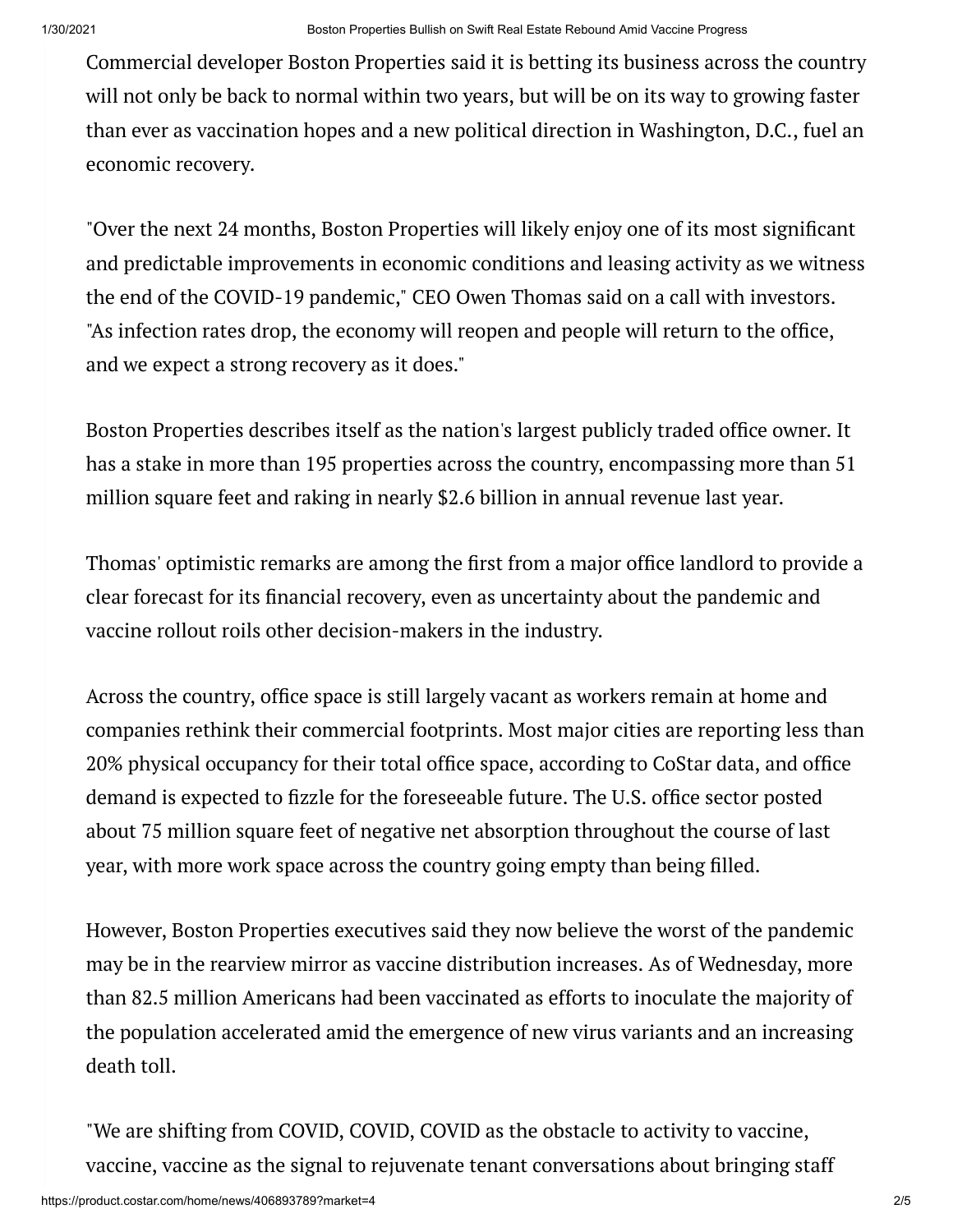back to the office and starting the leasing transaction process," said the landlord's president, Doug Linde, adding that he expects the first half of 2021 to be quiet and that the latter part of the year could be defined by a discernible pickup in leasing, parking revenue and retail sales.

Boston Properties said it is on track to deliver about 1 million square feet of space across three soon-to-be-completed projects that are collectively 95% preleased. It expects to begin \$800 million worth of new developments and redevelopments before the end of 2021, a majority of which is planned to be concentrated in the life science and biotech sectors.

All told, the developer has seven projects under development or redevelopment that are expected to add about 3.7 million square feet of space, about 88% of which has been preleased. That's already funded and worth about \$2.2 billion in total investment.

## Restart Demand

The development plans are a bullish strategy for the company, which is still facing a steep drop in leasing activity compared to its pre-pandemic growth.

The Boston-based real estate giant signed 1.2 million square feet of new leases and renewals in the fourth quarter last year, the strongest leasing quarters it had since the onset of the coronavirus pandemic in early 2020. The company said it signed 942,000 square feet in the second quarter and an additional 810,000 square feet of leases in the third quarter.

All told, the company signed 3.7 million square feet of new leases and expansions throughout the year, headlined by deals with carmaker Volkswagen America, tech giant Microsoft and financial services firm Columbia Threadneedle Investments.

Still, Boston Properties has a ways to go before it returns to pre-pandemic levels of leasing. To compare, it signed 7.6 million square feet of leases in full-year 2019, 1.7 million square feet of which was signed in the last quarter.